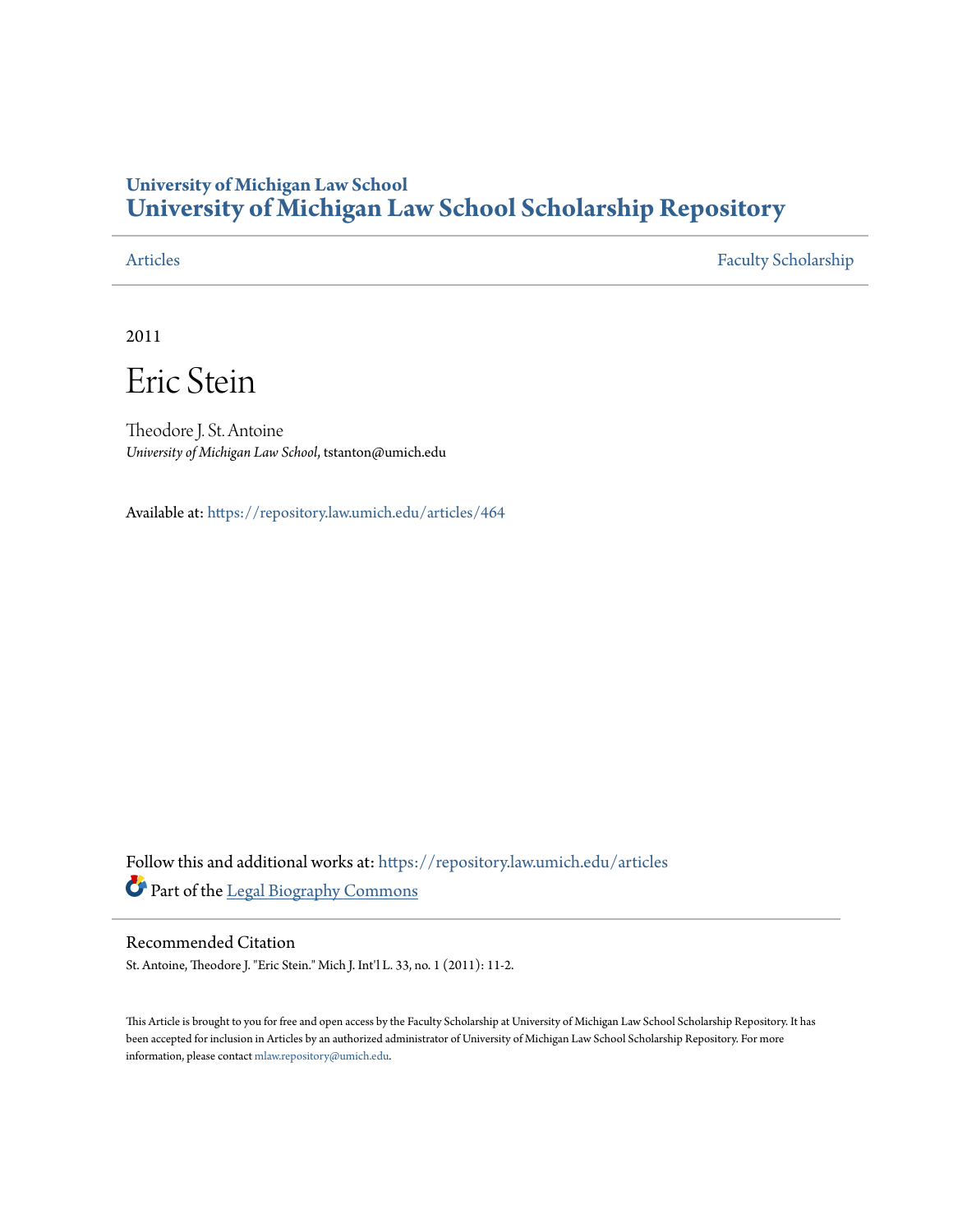## **ERIC STEIN**

#### *Theodore J. St. Antoine\**

Eric Stein was one of the wisest, shrewdest, most broadly knowledgeable, and most benign human beings **I** have ever known. Since others can speak more authoritatively about Eric's scholarship and his contributions to international law, **I** am going to concentrate on him personally and on his relationships with his Michigan Law School colleagues.

Eric was the last person to intrude on you, but he had a gentle way of intervening with sage counsel. **I** can recall three times he did so with me. At the very beginning of my years at the Law School, he said, "You are now a faculty member at Michigan. You are in a position where you shouldn't hesitate to call anyone in this University and ask to see them." When **I** retired from full-time teaching, he admonished me, "Stay visible. You'll lose out on many good things otherwise."

**A** third cautionary word from Eric was much more mundane, but it could have been life-saving. "You have a small lump over your right eyebrow," he said. "Have you had it checked? Don't depend entirely on doctors to look out for you. **I** have learned that you must frequently be your own doctor." Big picture or quotidian item, Eric's sharp eyes missed little, if anything.

Another savvy academic once remarked that old professors tend to get bitter and cranky. **I** have observed that phenomenon many times, but **I** never saw the slightest hint of it in Eric. He took his own sound advice about keeping up. No one else among the senior faculty was readier to cultivate the younger members, and it paid handsome dividends. It helped Eric remain fresh and vibrant and productive to the end, and in turn it enabled him to serve as a model and an inspiration for everyone.

Nothing was more touching than to see the warm, unaffected attention paid to Eric in his last illness **by** colleagues two generations removed from his. But Eric and his wife Ginny did not limit their outreach to the young. Most persons joining the faculty could count on gracious, **Old** World hospitality in the Stein home that quickly made newcomers feel as if they had always belonged.

Eric and Ginny loved art, music, and literature. Despite (or perhaps because of) Eric's last-minute escape from his native Czechoslovakia after the Nazis took over, the Stein house was a miniature museum of German Expressionist art, much of it grim and haunting. Ginny also taught art history for many years at Eastern Michigan University.

**My** wife Lloyd and **I** had the pleasure in recent years of driving the Steins into Detroit for performances of the Michigan Opera Theatre. The

James E. & Sarah A. Degan Professor Emeritus of Law, University of Michigan Law School.